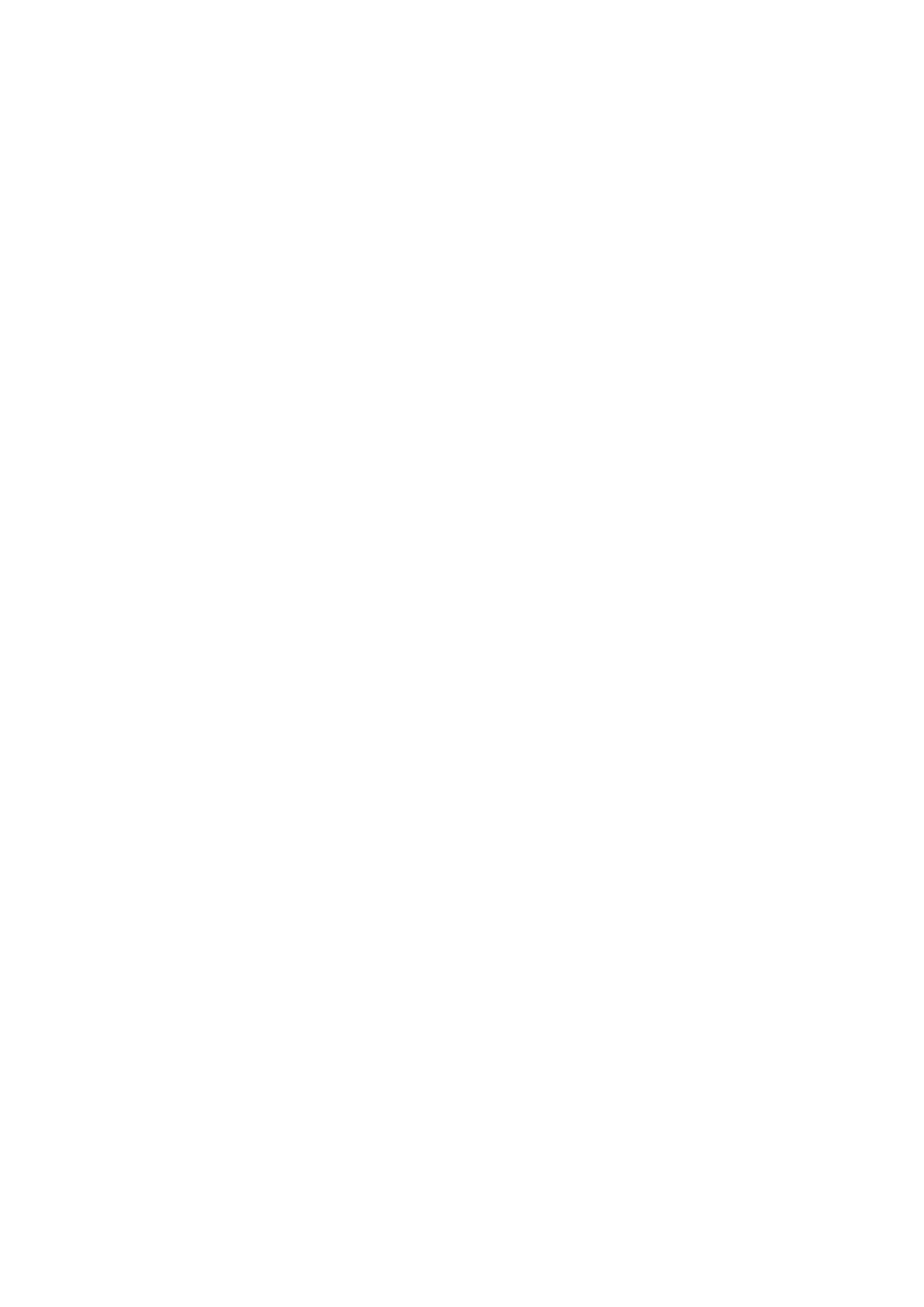#### **About the FDAC research team**

This briefing paper introduces the main findings from a longer report, *After FDAC: outcomes 5 years later: A continuation study of the first Family Drug and Alcohol Court (FDAC) in care proceedings*, published by Lancaster University. The report was written by Professor Judith Harwin, Dr Bachar Alrouh, Mary Ryan, Tricia McQuarrie, Lily Golding, Professor Karen Broadhurst, Jo Tunnard and Dr Stephen Swift.

The FDAC research team is a partnership between Brunel University London, Lancaster University and RyanTunnardBrown. It combines expertise in research, policy, law, data science, social work and evaluation. Members of the team have carried out research and consultancy for government departments, local authorities and other agencies and have published widely on child care policy and practice, including the impact of parental substance misuse on children and their families.

The authors would like to thank a number of other people who have contributed to our reports. They are NatCen, who acted as critical friend on the methodology and gave us valuable feedback, and our partner agencies: Coram, Centre for Justice Innovation, Tavistock and Portman NHS Foundation Trust and the FDAC National Unit. We would also like to thank John McCracken, Drugs Programme Manager, Department of Health, for his thoughtful feedback and Mark Kalinauckas for assistance with data collection.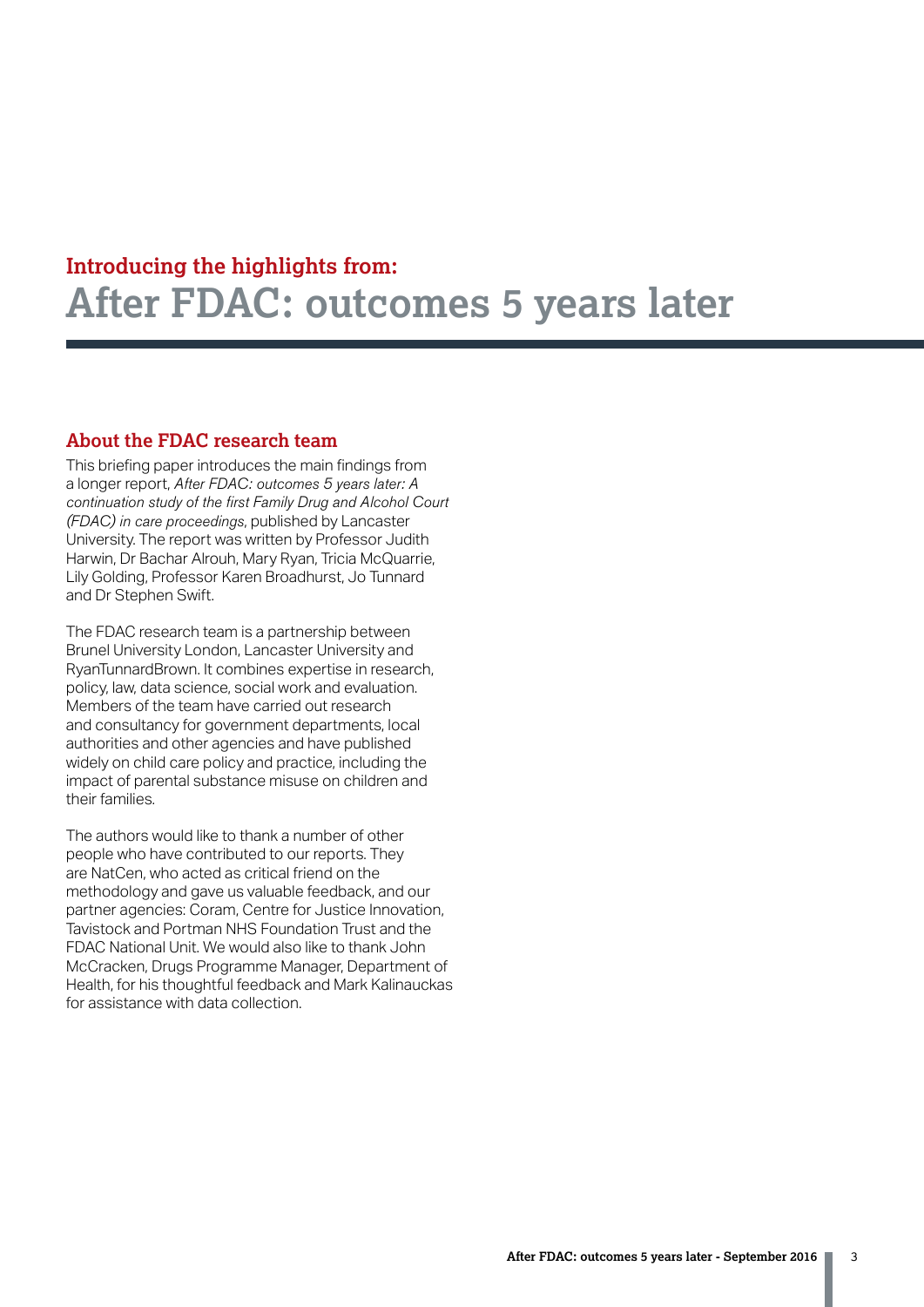This is a summary of the main findings from a continuation study of outcomes of cases heard in the first Family Drug and Alcohol Court (FDAC) in England. The study builds on earlier findings reported in 2014<sup>1</sup>. It provides information on child and maternal outcomes using a larger number of FDAC cases than before. It also has a longer follow-up period, reporting on outcomes up to five years after the end of proceedings.

#### **FDAC, and how it differs from ordinary care proceedings**

FDAC started in January 2008. It is an alternative, problem-solving approach to care proceedings in cases where parental substance misuse is a key trigger for the local authority bringing proceedings. It aims to support parents to overcome their entrenched problems while the case is being determined in proceedings.

FDAC's main features are judicial continuity, fortnightly judge-led review hearings without lawyers present, and a specialist multidisciplinary team – independent of the local authority – that advises the court and provides intensive treatment and support to parents as well as close monitoring of their progress. The non-lawyer review hearings are the court-based forum for the problem-solving component of FDAC.

Unlike FDAC, in ordinary care proceedings there is no independent multidisciplinary team or judge-led review hearings where the judge plays a problem-solving role and seeks to motivate parents to change. Nor do parents in ordinary proceedings engage in conversation with the judge.

### **Rationale for the study**

Our 2014 evaluation of FDAC showed some encouraging results. In that first study, all 90 cases that went through FDAC were compared with 100 similar cases subject to care proceedings due to parental substance misuse. A significantly higher proportion of FDAC mothers had stopped misusing by the end of the proceedings (40% v 25%) and were reunited with their children (35% v 19%). One year later a significantly lower proportion of the FDAC children who were reunited had suffered subsequent neglect (25% v 56%) but caution is required in interpreting this result because the total number of reunification cases was small.

The new continuation study was funded by the DfE Innovation Children's Social Care Programme as part of their grant to the consortium<sup>2</sup> working on the wider roll out of FDAC. An important part of that work is developing the evidence base about the FDAC approach and about the sustainability of the improved outcomes achieved through FDAC.

As the number of FDACs has increased<sup>3</sup>, and with a growing number under development, it is important to continue to obtain further evidence about the impact of the model. It is too early to have data about outcomes from cases in the new FDACs and so, to provide an interim source of evidence, we have conducted this longer-term follow up of cases coming into the first FDAC pilot service.

<sup>1.</sup> Harwin J, Alrouh B, Ryan M & Tunnard J (2014) Changing lifestyles, keeping children safe: an evaluation of the first Family Drug and Alcohol Court (FDAC) in care proceedings. Brunel University, London.

<sup>2.</sup> The Tavistock and Portman NHS Foundation Trust, Brunel University London, the Centre for Justice Innovation, Coram, Lancaster University and RyanTunnardBrown. The grant was for one year, from April 2015.

<sup>3.</sup> There are currently 13 FDAC teams, linked to 16 courts and serving 21 local authorities http://fdac.org.uk/locations/existing-sites/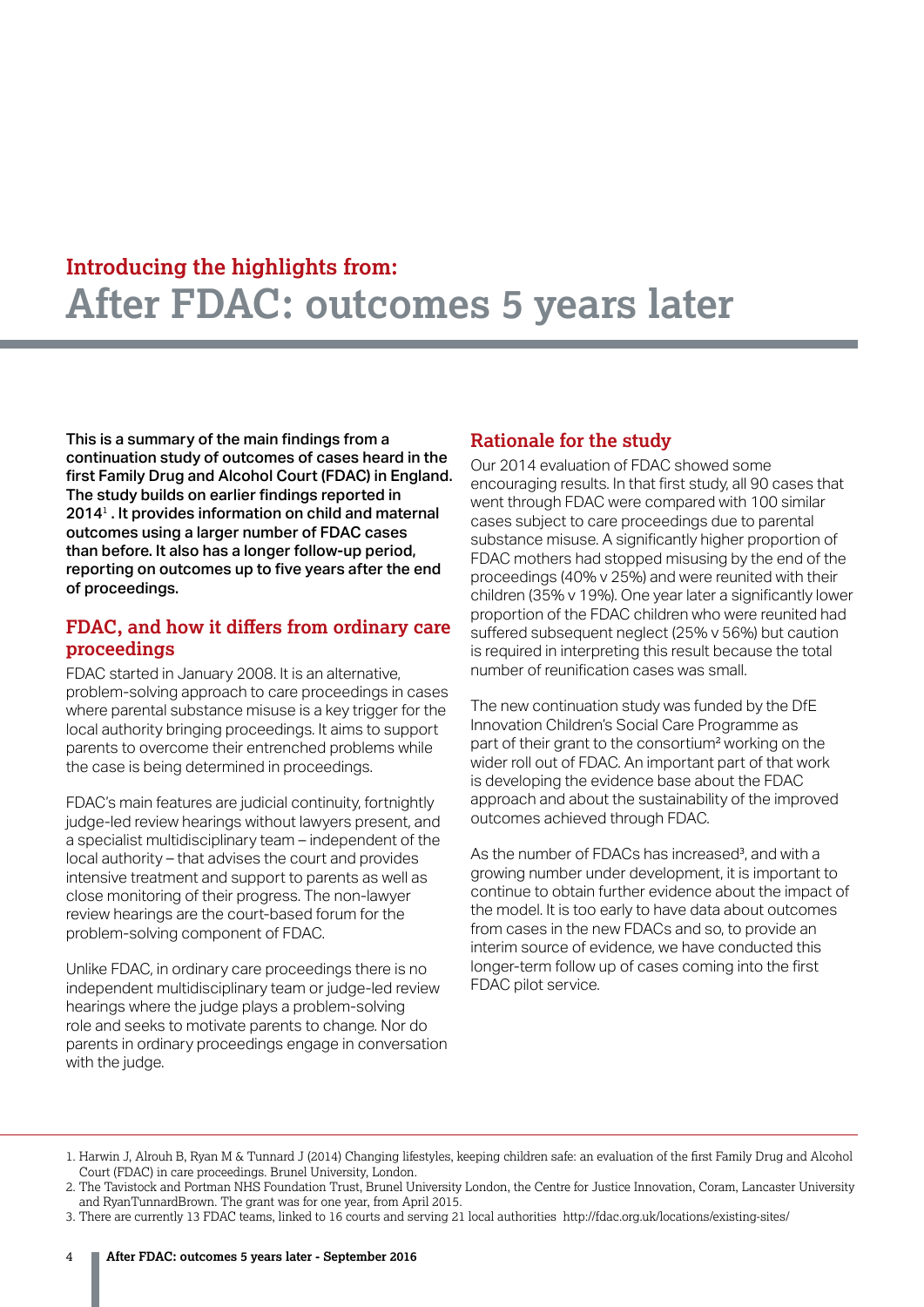A further reason for the present study is that the problems that led to the set-up of FDAC in 2008 continue to be relevant and reinforce the need for new information on the contribution of FDAC.

Parental substance misuse is estimated to be involved in up to two-thirds of care applications<sup>4</sup>, which are at their highest level since 2012, with 12, 781 applications brought in the fiscal year 2015/2016<sup>5</sup> . It is a leading cause of child abuse and neglect and is associated with a range of child health and developmental difficulties. Recovery from parental substance misuse is a lengthy and uncertain process, a factor which may help explain why family reunification is particularly fragile in cases involving parental substance misuse<sup>6</sup>. Some studies suggest that recovery takes at least three years (UK Life in Recovery Survey, 2015<sup>7</sup> ). Precisely because so many parents are not able to overcome their substance misuse difficulties, many children end up in out of home care. The social and financial costs to society are substantial.

All these considerations are the reason for the present study.

#### **The research aims**

The main aim of the study was to find out whether the more positive outcomes achieved in FDAC persisted after care proceedings ended. A subsidiary aim was to determine whether the findings from the 2014 evaluation hold true for a larger number of FDAC cases.

Using the larger FDAC cohort and the original comparison cases, the study investigated 7 questions:

- 1. Did FDAC continue to show a higher rate of maternal substance misuse cessation at the end of care proceedings?
- 2. Did FDAC continue to show a higher rate of family reunification at the end of care proceedings?
- 3. In reunification cases, was there any difference in the likelihood of mothers returning to substance misuse during the 5-year follow-up period?
- 4. In reunification cases, was there any difference in the durability of reunification during the 5-year follow-up period?
- 5. For all cases, was there any difference in the likelihood of a return to court for new care proceedings following the birth of a subsequent child?
- 6. In non-reunification cases, was there any difference between FDAC and comparison mothers during the 5 year follow-up period in relation to substance misuse, domestic abuse and mental health problems?
- 7. In cases where children did not return home, was there any difference in the time taken to reach a permanent placement and in the likelihood of that placement disrupting?

 <sup>4.</sup> https://www.cafcass.gov.uk/media/6437/Cafcass%20Care%20Application%20Study%202012%20FINAL.pdf (page 21)

 <sup>5.</sup> https://www.cafcass.gov.uk/leaflets-resources/organisational-material/care-and-private-law-demand-statistics/care-demand-statistics.aspx

 <sup>6.</sup> Farmer et al (2011) Achieving successful returns from care: What makes reunification work?. London: BAAF.

 <sup>7.</sup> Best et al (2015) UK life in recovery survey: the first national UK survey of addiction recovery. Sheffield Hallam University.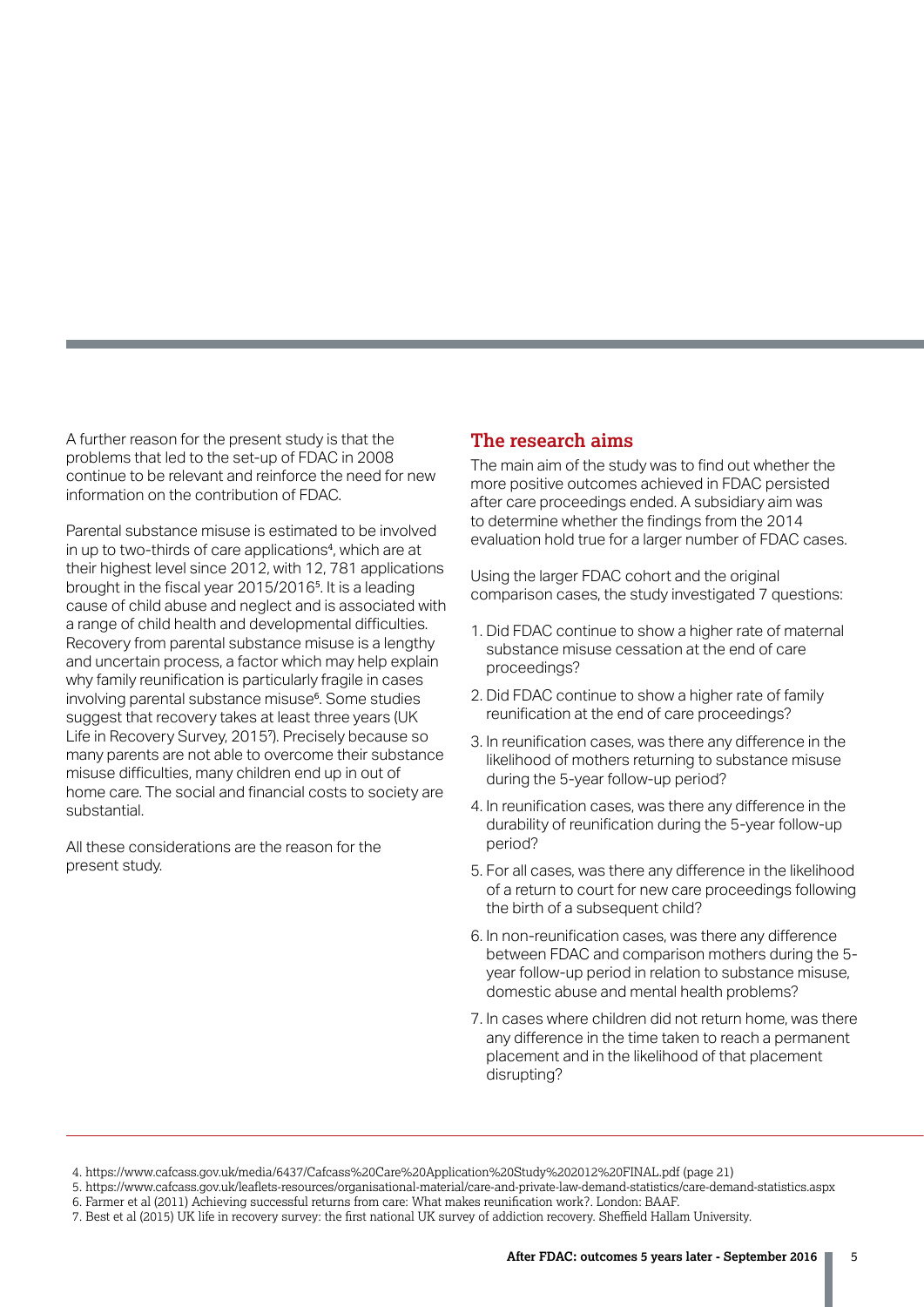#### **How the study was conducted**

The study was conducted by a research team at Brunel University London and Lancaster University<sup>8</sup> and the findings reported here supersede our earlier reports<sup>9</sup>. The cases studied are the 90 FDAC cases and 100 comparison cases reported on previously in 2014 (Harwin et al) plus the 50 additional cases that entered FDAC between January 2011 and August 2012. The benefit of including these new cases was that we matched the timeframes for the FDAC and comparison cases studied<sup>10</sup>. We followed up all 240 cases<sup>11</sup>.

### **Presentation of results and testing for statistical significance**

The baseline characteristics of all parents and children in the FDAC and comparison cohorts were analysed and tested, to ensure that any differences that we identified between the two groups did not affect the outcomes for each variable studied.

All results have been tested for statistical significance, based on calculating the probability of error. We have used the minimum level generally regarded as indicating a significant finding (this level is the p-value <0.05, or p<0.05). In this report we put an asterisk after a finding [\*] to denote a statistically significant-difference and, as footnotes, we give the p value and sample size for the variable in question.

Results at the end of proceedings are based on crosstabulated frequencies/percentages and here the statistical significance is tested using the chi-square test. Results at five years after the end of proceedings are based on a statistical approach called survival analysis which calculates the probability of an event such as substance misuse occurring and the timing of that event. Results reported below are based on the timing of the first such event, and all percentages are cumulative, thus providing estimates over the 5-year period (and, exceptionally, for 3 years instead), based on a survival analysis model. The survival distributions of the FDAC and comparison groups are tested using the log-rank test<sup>12</sup>.

### **Key findings from this study**

#### **There were four statistically-significant results**

• Substance misuse cessation at the end of care proceedings (research question 1)

A significantly higher proportion of FDAC than comparison mothers had ceased to misuse<sup>13</sup> by the end of proceedings (46% v 30%)\*<sup>14</sup>.

11. Three mothers died during the course of proceedings (1 FDAC and 2 comparison) but their children were followed up.

13. Cessation was defined as abstinence from alcohol or illegal drugs (including prescription drugs obtained without prescription), including mothers stabilised on an agreed treatment programme.

14. p=0.017 (sample size is 133 FDAC and 96 comparison mothers)

<sup>8.</sup> In April 2016, the project transferred from Brunel University London to the Centre for Child and Family Justice Research at Lancaster University.

<sup>9.</sup> www.brunel.ac.uk/fdacresearch

<sup>10.</sup> In the 2014 evaluation, the target number of cases to test for statistical significance was reached more quickly in FDAC than in the comparison cohort.

<sup>12.</sup> A full explanation of the methodology is in the full report: *After FDAC: outcomes 5 years later: A continuation study of the first Family Drug and Alcohol Court (FDAC) in care proceedings* (2016) Lancaster University http://www.lancaster.ac.uk/law/research/research-centres/centrefor-child-and-family-justice-research/ and at http://fdac.org.uk/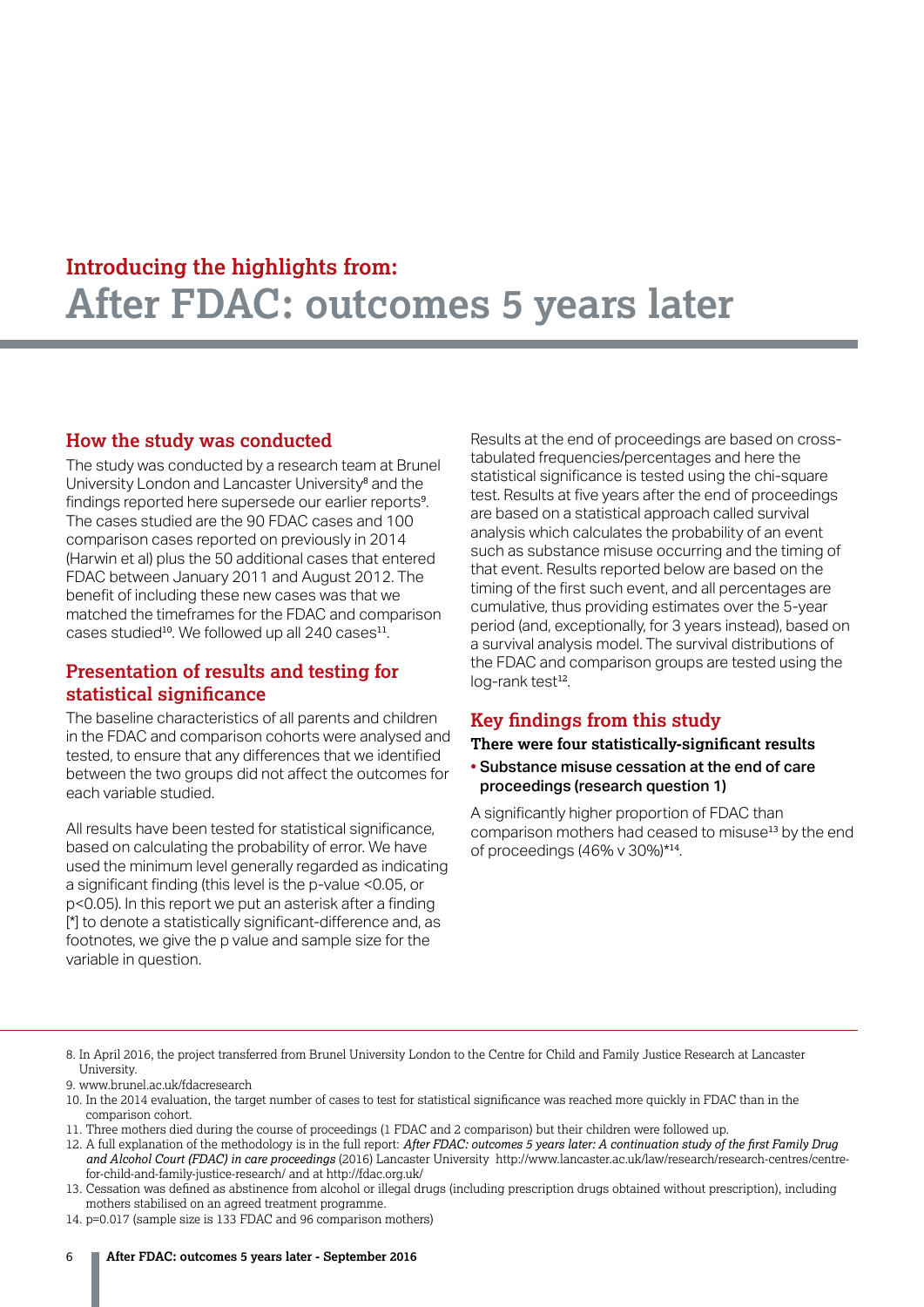#### • Reunification at the end of care proceedings (research question 2)

A significantly higher proportion of FDAC than comparison families were reunited or continued to live together<sup>15</sup> at the end of proceedings (37% v 25%)\*<sup>16</sup>.

#### • Substance misuse at the end of the 5-year follow up (research question 3)

A significantly higher proportion of FDAC than comparison reunification mothers (58% v 24%)<sup>17\*</sup> were estimated to sustain cessation over the five-year follow up. This analysis was based on the number of mothers who had stopped misusing at the end of the proceedings.

#### • Durability of family reunification at 3-year follow up (research question 4)

A significantly higher proportion of FDAC than comparison mothers who had been reunited with their children at the end of proceedings were estimated to experience no disruption to family stability at 3-year follow up  $(51\% \text{ v } 22\%)$ \*18.

To obtain this overall picture of any differences in outcome over the longer term, we compared cases using a composite measure as a proxy of a good outcome.

A mother's outcome was defined as good if none of a combination of the following three key events occurred during the 3-year follow-up period: substance misuse, a permanent placement change for a child or children, or return to court.

#### **Two other results about durability of reunification merit further investigation on a larger sample**

Two findings, both relating to research question 4, would merit further investigation when a larger number of cases become available. This is because, although not reaching statistical significance, the findings showed sizeable percentage differences between FDAC and comparison cases. The findings were:

- A higher proportion of FDAC than comparison reunified children were estimated to experience no disruption in the 3-year period after proceedings ended (57% v 39%)<sup>19</sup>. No disruption was defined as a combination of no permanent placement change, no subsequent neglect, and no return to court for new proceedings.
- In relation to the single variable of return to court, a lower proportion of FDAC than comparison reunified children were estimated to do so in the follow-up period (34% v 55%)<sup>20</sup>.

<sup>15.</sup> Reunification was defined as returning to, or remaining with, the parent or parents who had been looking after the child at the start of proceedings. It does not include fathers who were not living with the child at the start of proceedings.

<sup>16.</sup> p=0.047 (sample size is 140 FDAC and 100 comparison families)

<sup>17.</sup> P= 0.007 (sample size is 44 FDAC and 22 comparison mothers)

<sup>18.</sup> P=0.007 (sample size is 44 FDAC and 22 comparison mothers). Due to data availability this analysis was done for 3 years rather than 5.

<sup>19.</sup> p= 0.053 (sample size is 61 FDAC and 33 comparison children).

<sup>20.</sup> p=0.058 (sample size is 71 FDAC and 42 comparison children)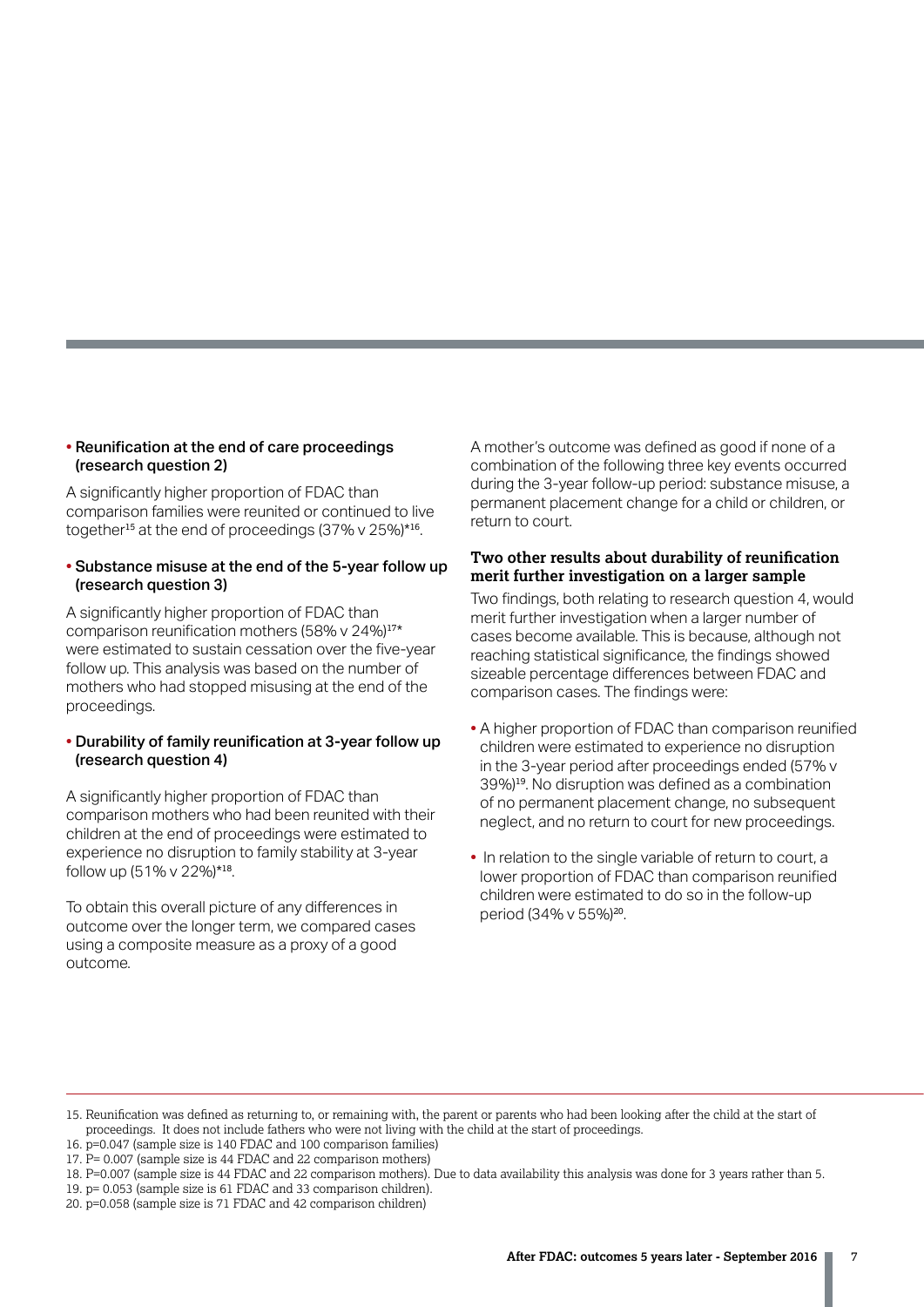**Results in relation to all other variables under research question 4 and to research questions 5, 6 and 7 did not show any statistically significant differences between FDAC and comparison cases.** 

The following points arise here:

- Given that the number of mothers who had subsequent babies was small, it was unsurprising that no statistically-significant difference was found between the two samples in the likelihood of return to court (research question 5).
- Over three-quarters of all children who did not return home were in a permanent placement by the end of one year after proceedings ended (research question 7).
- Approximately one-fifth of both FDAC and comparison children who were placed away from home were estimated to experience a breakdown of their permanent placement. Foster care placements were the most likely to break down (research question 7).
- All children who experienced more than one placement breakdown after reaching permanency had serious emotional and behavioural difficulties or mental health problems.

#### **Understanding patterns of risk**

When we were collecting information on the study variables from the local authority files, we also obtained details about when problems first occurred post reunification, as well as some information about the circumstances and consequences for children and parents. The following points relate to both FDAC and comparison cases:

- The first two years are the period of maximum risk for substance misuse relapse, recurrence of neglect, and return to court.
- Return to court did not always result in a permanent change in placement for the child, even though the most common application was for a care order.
- All the child protection concerns noted on the case files after reunification were about neglect; none were about physical or sexual abuse.
- The descriptive data on the case files indicated that no child under one was exposed to neglect. Otherwise, the risks to children of neglect were spread across all age bands.
- Cases where neglect occurred were very likely to return to court but substance misuse was not involved in all neglect cases.
- In each sample, mothers who experienced three or more problems were very likely to return to court in new proceedings.

#### **Challenges and limitations of the study**

The small number of reunification cases was always going make it difficult to demonstrate statisticallysignificant differences between FDAC and comparison mothers. It was also not possible in this study to monitor any potential impacts of the Children and Families Act 2014 on case outcomes. A larger study of new FDAC and comparison cases and a longer tracking period after 2014 would be needed.

#### **What the findings tell us**

The study has found new evidence that FDAC is better able to build on the potential of mothers to change, in both the short and the longer term.

In the short term, FDAC mothers were more successful than comparison mothers in stopping their misuse of drugs and/or alcohol by the end of the care proceedings. In turn, this led to a higher rate of FDAC family reunification than in the comparison cases. Both results confirm the findings of the 2014 evaluation, and they do so across a substantially larger number of FDAC cases than in the earlier study. As the case characteristics of the two groups were well matched, it is reasonable to infer that receipt of FDAC was the main determinant of the better FDAC outcomes at the end of proceedings.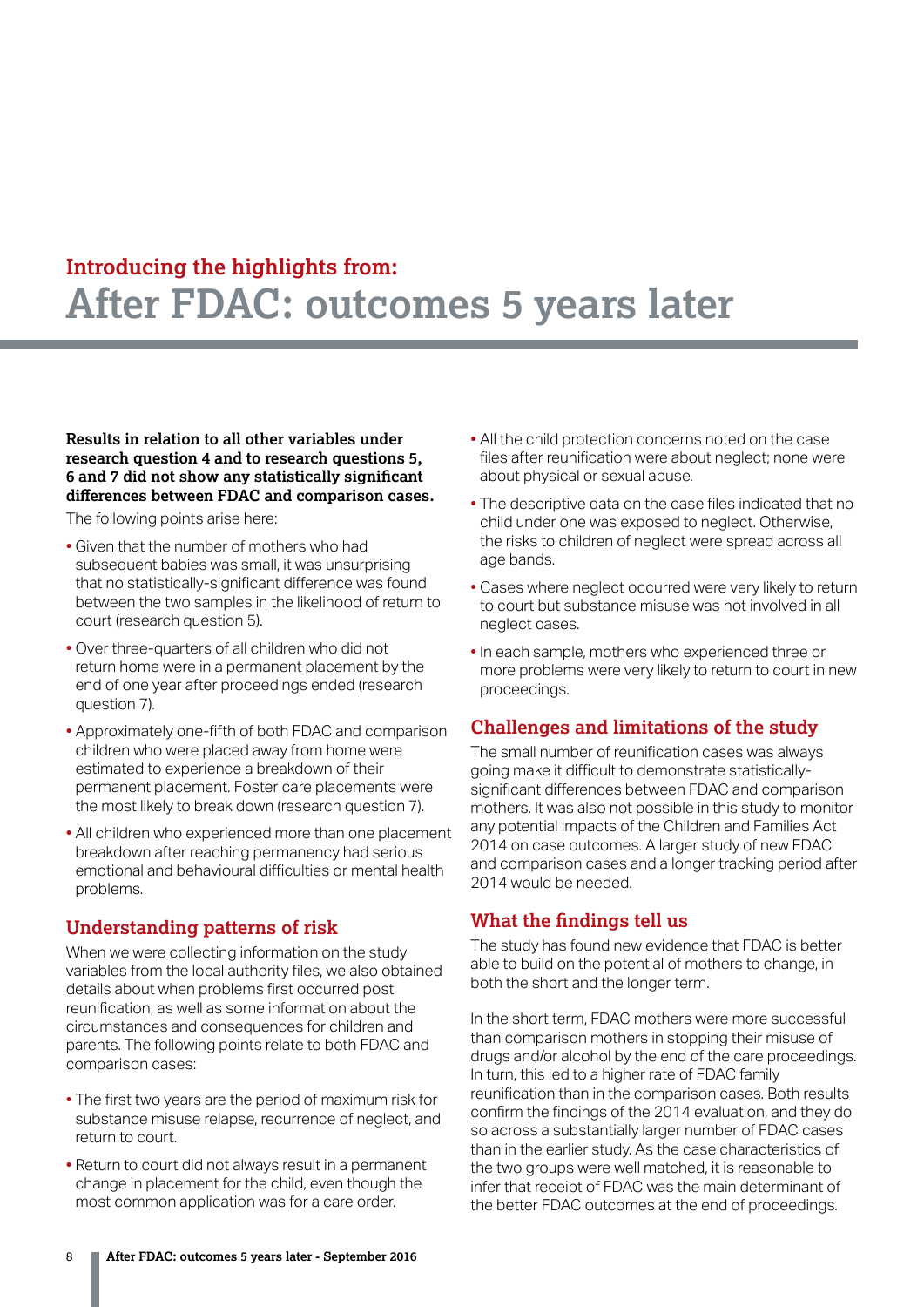The evidence also suggests that there may be a continuing longer-term 'FDAC effect' that enables some mothers to maintain positive change after care proceedings and the intensive FDAC intervention come to an end. The risk of substance misuse was significantly lower at the five-year follow-up stage for the FDAC mothers who had been reunited with their children. In addition, a significantly higher proportion of FDAC families reunited at the end of the proceedings did not experience any disruption, based on the composite 'three events' measure that was our proxy for a good outcome. For these mothers, FDAC appears to have achieved its objective: building resilience and promoting effective coping strategies to help parents face future difficulties more confidently and to parent better over the longer term. The two non-significant results regarding the durability of reunification point in the same direction, but would need testing on much larger case numbers.

The encouraging results in relation to family reunification outcomes have potential financial implications also, with some likely longer-term savings to courts, the Legal Services Commission, children's social care, and adult services and health services, as outlined in the recent report from the Centre for Justice Innovation<sup>21</sup>.

Qualitative evidence collected from case files in relation to the 'life events' described above highlight the challenges faced by families after reunification, and indicate a need for more family support to help reunification be sustained over time. This is particularly so in the two years after proceedings: we found that this was the period of maximum risk for substance misuse difficulties, recurrence of neglect, and return to court. The results suggest that many families need more intensive ongoing multi agency support in this postproceedings period. The level of support needed would vary, according to individual needs, but could for many parents be a useful way of preventing problems from accumulating and getting a hold. This offer of support would build on the research evidence that recovery is a fluctuating and lengthy process that requires different types and levels of support, and that children need good support when they return home from care<sup>22</sup>. The government's permanence agenda reinforces this message<sup>23</sup>.

In relation to outcomes for children placed away from home in alternative care, we had no reason to expect to find any continuing FDAC influence. This is because the focus of FDAC is on addressing parental behaviour and FDAC has no role in finding alternative placements for children. This view proved to be correct. As we had expected from the research literature, placement in alternative care was much less likely to disrupt than family reunification.

<sup>21.</sup> Reeder N and Whitehead S (2016) Better Courts: the financial impact of the London Family Drug and Alcohol Court. Centre for Justice Innovation, FDAC National Unit, and Head and Heart Economics.

<sup>22.</sup> Farmer E et al (2011) Achieving successful returns from care: what makes reunification work. BAAF ,London; Biehal N et al (2015) Reunifying abused or neglected children: decision-making and outcomes. Child Abuse and Neglect; Wilkins M and Farmer E (2015) Reunification: an evidence informed framework for return home practice. https://www.nspcc.org.uk/services-and-resources/research-andresources/2015/reunification-framework-return-home-practice/

<sup>23.</sup> https://www.gov.uk/government/uploads/system/uploads/attachment\_data/file/365091/Looked-after\_children\_improving\_permanence\_ consultation\_response.pdf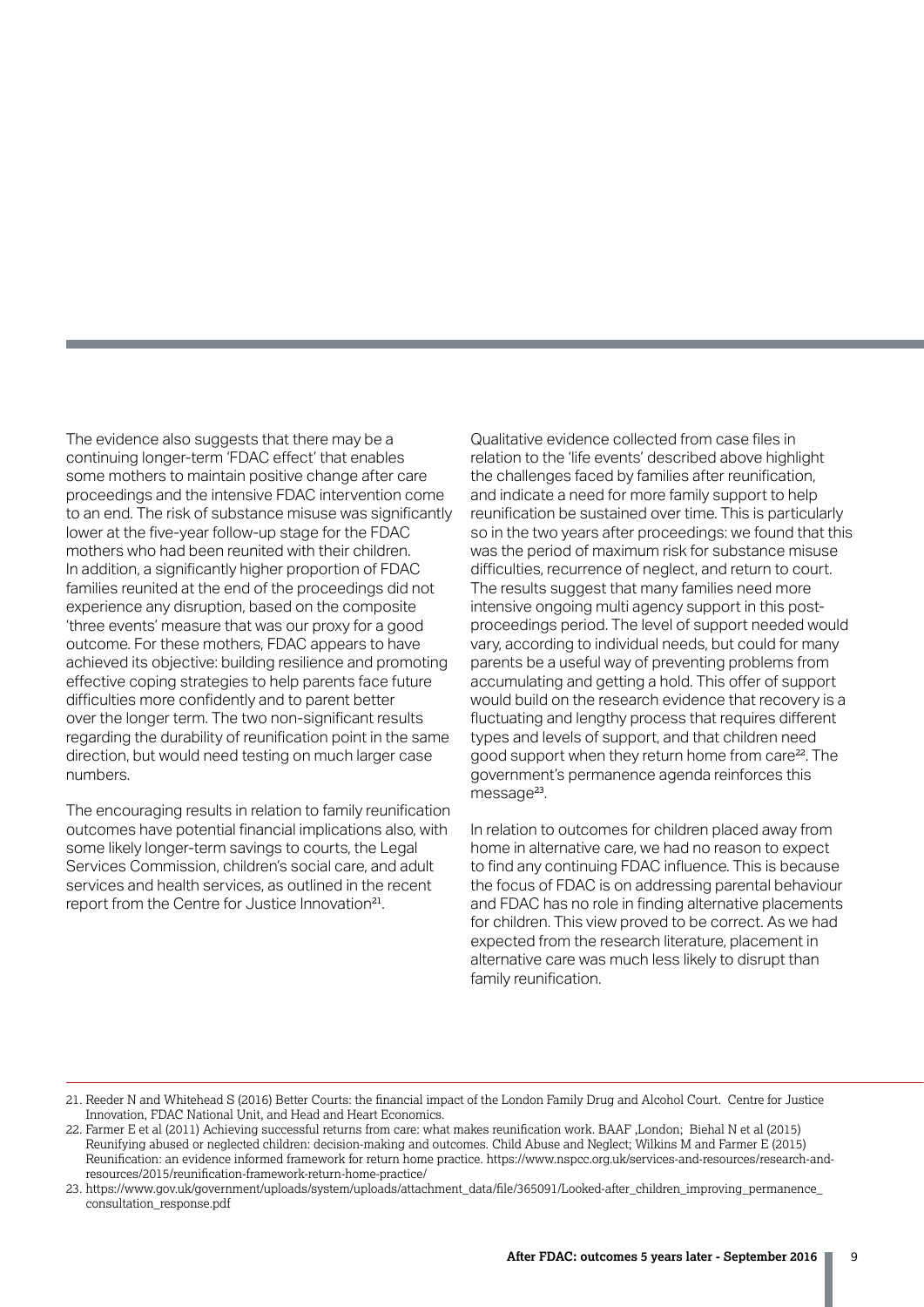However, and in line with the research, the study also found that there was a sub group of very vulnerable and damaged children whom foster carers – and sometimes relatives – found too difficult to look after and who were unlikely to settle in any placement.

#### **Recommendations**

As this is a small-scale study it is important to be cautious in the conclusions that can be drawn and the recommendations made. Provided that the challenges and limitations we set out are taken into consideration, the study can make a contribution in three ways:

- It can help provide estimations of the longer-term outcomes of FDAC, for use by commissioners and policy makers as the provision of FDACs continues to grow.
- Its results provide benchmarks that can be used for future evaluations of FDAC.
- It highlights the need for greater support for reunification after care proceedings, for families involved in both FDAC and ordinary proceedings.

Our specific recommendations are these:

- Extending availability Given the more durable outcomes from FDAC cases, in relation to substance misuse cessation and family reunification, we conclude that FDAC is a helpful model that should be made available more widely and sustained in the longer term.
- Continued funding To support the wider roll-out of FDACs and their sustainability, local health services and adult services should contribute alongside children's services, to the funding required for the specialist FDAC teams. We recommend this, given that health services and adult services, as well as children's services, benefit directly from the FDAC intervention<sup>24</sup>.
- Multidisciplinary support In higher-risk cases, more multidisciplinary support should be made available to mothers and their children in the first two years after reunification, to enhance the prospects of lasting and safe reunification.
- Continued scrutiny of outcomes A large national study of FDACs should be undertaken that could usefully be framed around the seven questions that underpin this continuation study and take account of differences in locality and the organisation of the FDAC team, as well as changes introduced by the Children and Families Act 2014.

24. Neglect and abuse is a leading cause of adverse physical and mental health problems in adult life, including the risk of substance misuse. ttps://www.cdc.gov/violenceprevention/childmaltreatment/consequences.html